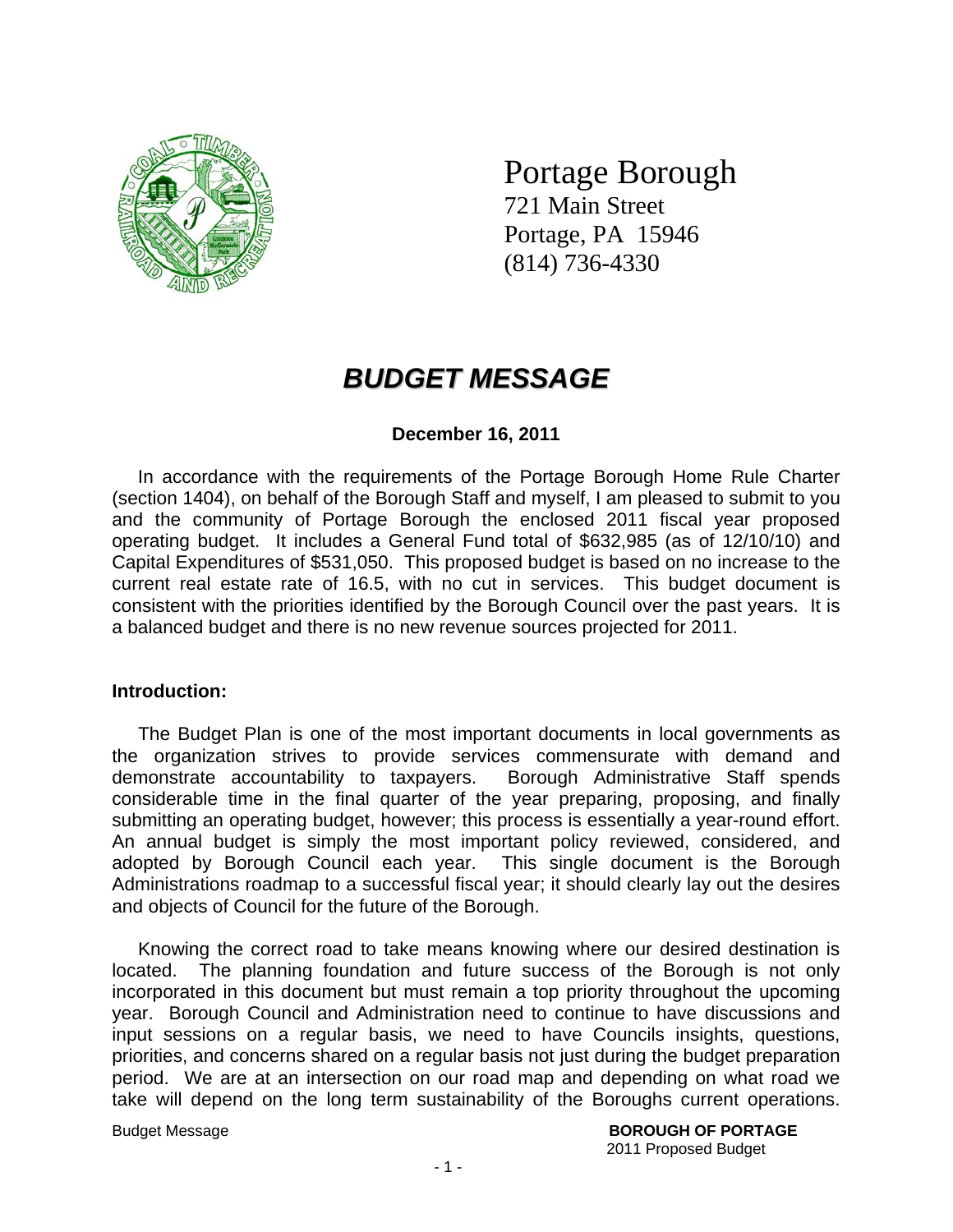Decisions will need to be made that will eventually decide whether we simply want to exist as a municipality, continue to operate as we always have, or move forward and advance our position. It will be this planning that will allow us to identify our next juncture ahead and that will guide us in the right direction as we progress closer to our destination. These decisions just like finding our desired destination is not always easy but the decisions must be made. It is my opinion that we have a Council currently in place that will gather the required data from the residents of the community and make these tough decisions and provide the administration with a road map and clearly marking our future destination.

 This Budget as with those of recent years reflects the Council's commitment to provide services at an affordable cost. I believe this budget document clearly states these goals and meets the objectives set forth. The following proposed budget reflects the continuing effort to maintain our community. We must stay focused on our efforts to maintain a sound fiscal operation by continuing with the inter-municipal cooperation; entrepreneurial approach, and prudent management of our fiscal affairs. This message provides a brief overview and explanation of the major factors affecting the 2011 FY Budget.

The top objectives which were used in preparing this budget are as follows:

- Present a Budget Document, which demonstrates fiscal accountability and a balance between service level demand and the finite revenue sources received by the Borough.
- Project and estimate the Boroughs revenues conservatively
- Maintain our current tax structure and have no increase in real estate tax rates.
- Continuing to recognize our responsibility as a community to emphasize long-term fiscal sustainability with our revenue and expenditures.
- Better prepare for unforeseen situations and unexpected emergencies, by learning through past experiences, which happen in and outside our municipality.
- Continue to recognize our responsibility to provide our employees with a fair and competitive rate of pay including a flexible and balanced benefit package.
- Cash balances in the general fund at the beginning of the year should be sufficient to cover expenses until property tax revenue is received.
- Develop and implement performance measurement, which will demonstrate value and validity to the citizens of the Borough.
- Actively seek state, federal, and private grants to offset or eliminate any cost to the Borough General Fund.
- Improve the long term sustainability of the Borough.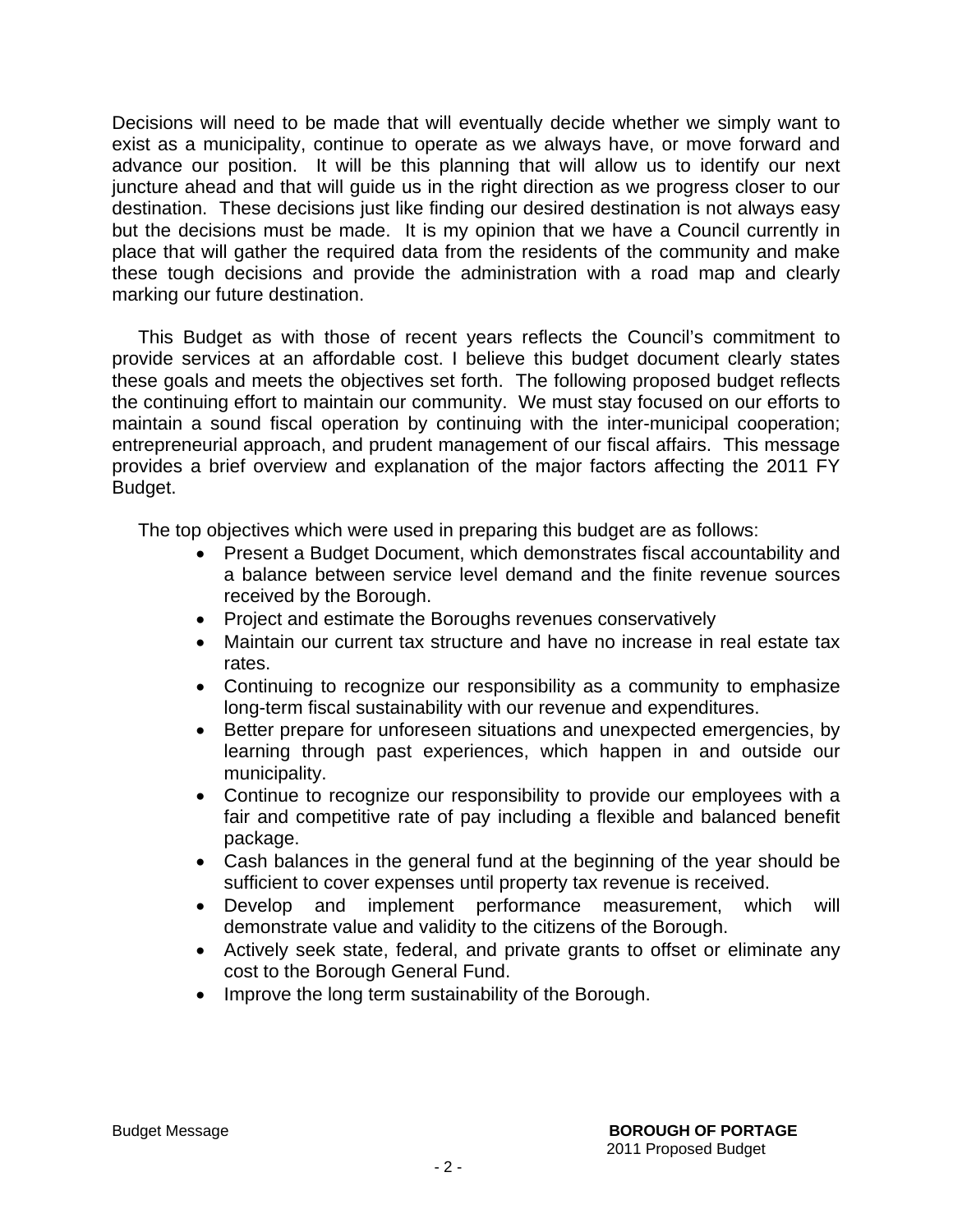#### **Economic Forecast:**

 The worldwide recession is impacting just about every one of our daily lives. Many states are facing significant budget deficits heading in to the next Fiscal Year. Many are facing budget deficits in the double digits. Industries such as banking, insurance, housing, manufacturing, and investment are dramatically feeling the negative impact of this recession. Cambria Counties unemployment rate is hovering around 8.8% which is consistent with the state and national rates, all along while consumer confidence is at an all time low.

 On all levels, economic data over the last several months once again indicates a continued stagnant economy at best. While certain indicators are pointing towards some improvements, our current economy will not rebound by the end of this upcoming year.

 The Borough has been taking prudent and measured steps to adjust and compensate for the current economic situation and is reflected throughout this budget. Even though our revenues continue to remain consistent, we currently see no economic factors that would predict them to grow. We have had a strong history of frugal government spending and this has certainly been carried through into the 2011 proposed budget. In the past, the Borough has had the luxury of basic reserves, however unfortunately these reserves continue to shrink.

 The continuing concern for our Borough as with prior years is the lack of an additional revenue stream from which to fund the continued inflationary growth of our operating costs and the much needed community development that our residents expect, demand and deserve. We need a plan to provide funding for economic development and quality of life initiatives throughout the Borough. This cannot be accomplished through only our real estate tax base.

 No problem can be solved until the problem is both thoroughly understood and accepted by the decision-making authority. Although this budget message does not pretend to examine alternatives or suggest ways to solve this problem, it does suggest that we all must be willing to examine alternatives in the short-term and establish a process for additional revenues in the long-term. Once it is determined where these added revenue sources are generated then we must prudently invest in the infrastructure and community development within our community.

#### **Perspective on Local Government Taxing:**

 Local government finance is a different animal than that of the state and federal government. The state's primary sources of income are from sales tax and earned income tax. The federal government's primary source of income is from earned income tax. Under normal circumstances, these state and federal "tax bases" grow as individual's incomes and the prices of goods increase with the inflation, Therefore, state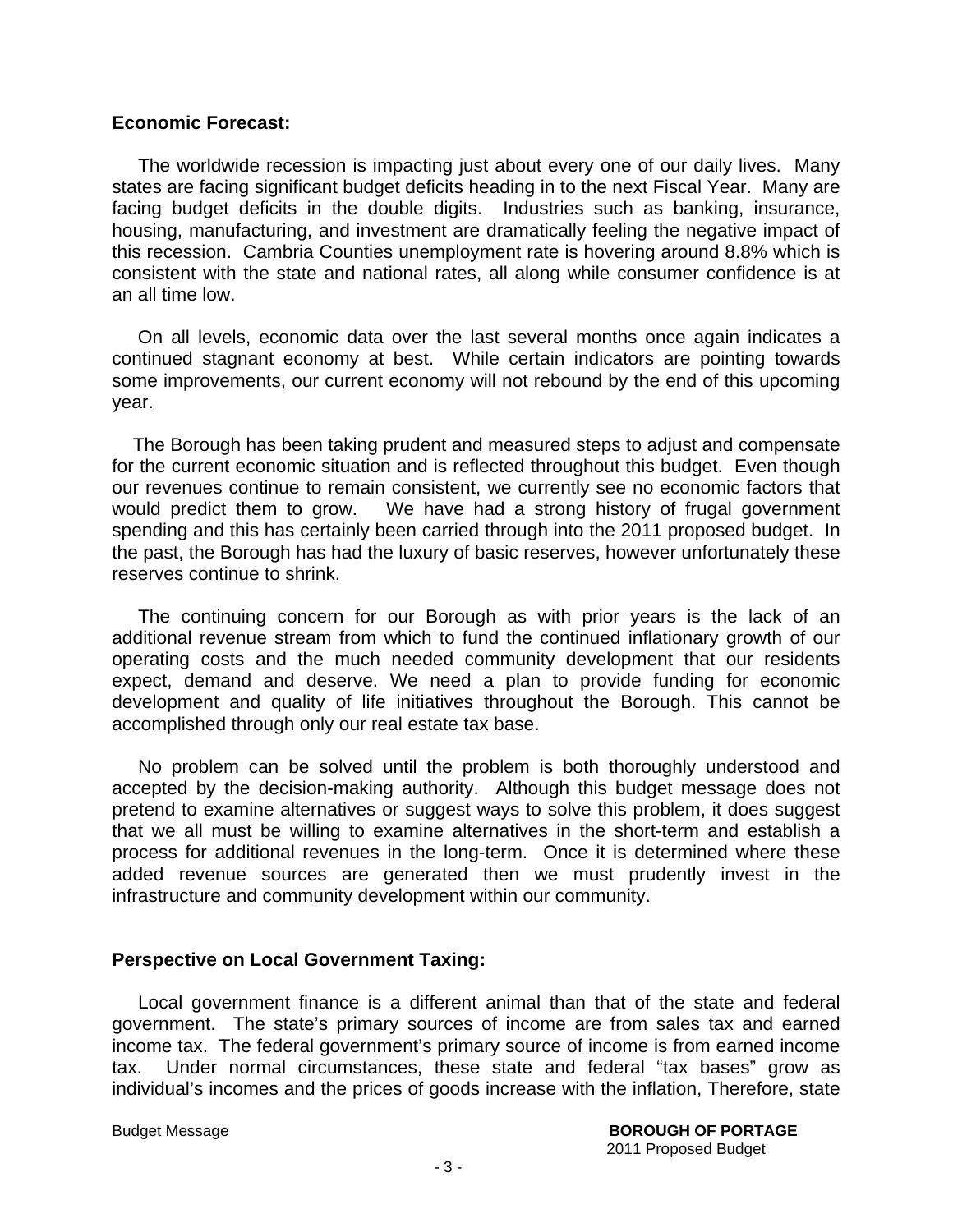and federal revenues naturally grow at the rate of the CPI without the need to increase rates of taxation. This is why an increase in state or federal taxes can indicate a failure to keep expenses within rates of inflation.

 The primary source of local government revenue is the real estate tax. Unlike income and sales taxes, the estate tax base does not grow unless real estate is reassessed by the County or there is significant development, which has not been occurring within the Borough. Therefore, as expenses increase, there is no way to increase real estate tax revenues without increasing the tax rate. While we do our best to control expenses, reasonable increases are inevitable; the cost of fuel, utilities, salaries, and benefits increase each year. Unless we eliminate services, we are resigned to accepting these increases and finding the funding to support them.

 To put things into perspective on the Boroughs local taxation, the 2010 average property assessment for residential property in Portage Borough was \$11,139, costing the average taxpayer approximately \$189.29/per year for borough services such as police protection, fire protection, street sweeping, snow plowing, street resurfacing, traffic signals, leaf collection, and street lighting. These borough services and the corresponding borough property tax represent only a small portion of an individuals total property tax bill. A large portion (close to 30%) of taxes paid by Borough residents goes to county government and even a larger portion goes to the local school district (almost 58%).

### **Fund Types:**

 Municipal law requires that Borough Governments maintain its financial accounts by fund. A fund is an independent group of accounts having its own revenues and expenditures. The following is a list and description of the major fund accounts used for 2011:

- **General Fund** The General fund is the primary operational fund that is used for supporting core services such as general administration, police and emergency services protection, professional services, and wages.
- **Proprietary Fund** The Boroughs Solid Waste Fund will be utilized to operate the Boroughs garbage pick-up program. The purpose of a proprietary fund is to operate an activity such as solid waste pick-up as a self-supporting enterprise. In the private sector this would be the equivalent of a stand-alone company.
- **Restricted Fund, (Liquid Fuels Fund)** This fund is used for the receipt and disbursement of the liquid fuels tax grant monies that the Borough receives on a yearly basis from the Pennsylvania Department of Transportation. The majority of this fund is dedicated to the upkeep of the Borough owned streets. It is based on the Boroughs most recent census figures and miles of streets.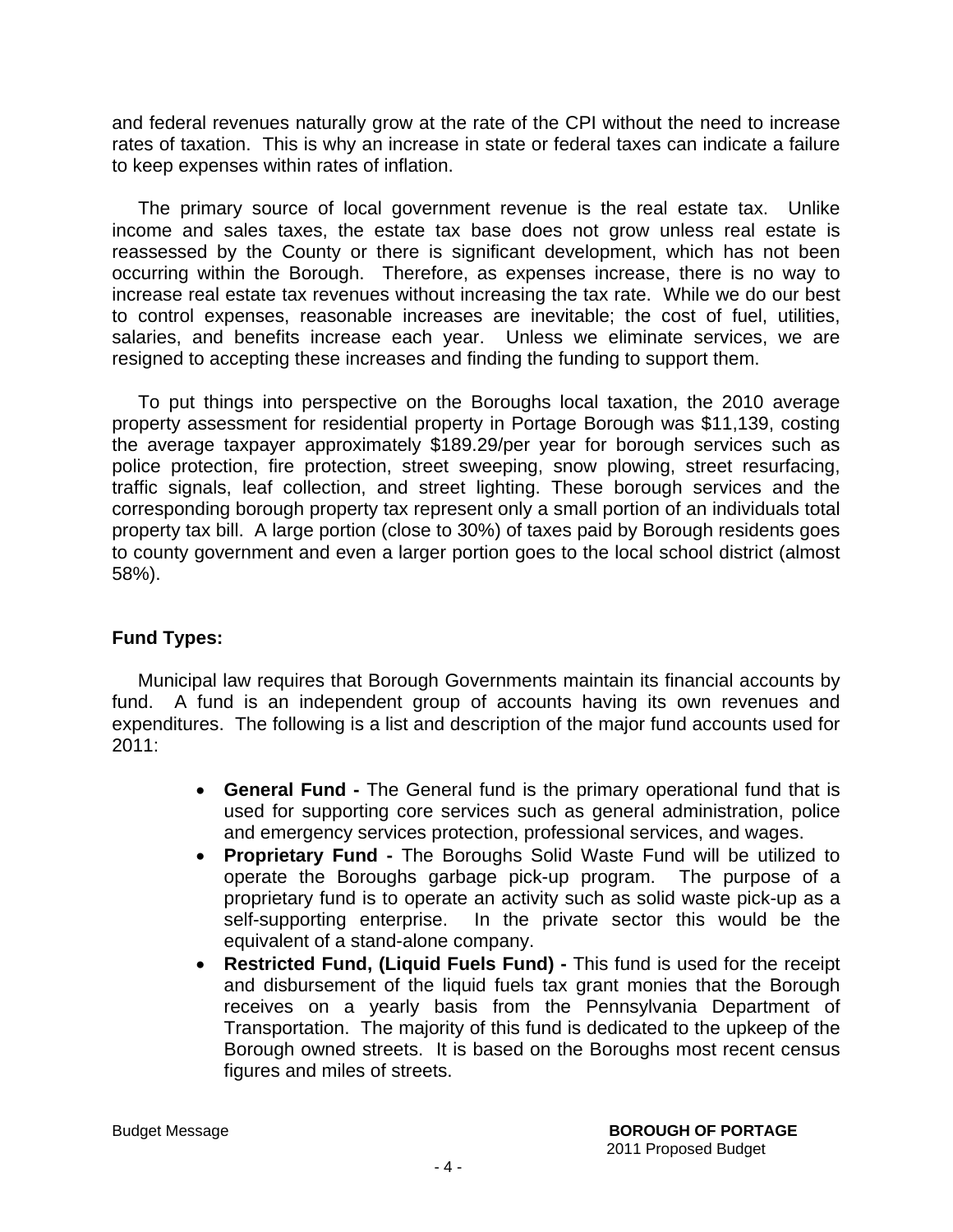#### **Budget Process:**

 We have made significant efforts to hold the line on governmental growth and spending and, where possible, reduce the budget in light of current economic recession and the impact it may have on our future finances. This year's budget reflects a bare bones "maintenance level" for general government operations. In this proposed budget we tried to be mindful of ensuring that we maintain core functions and services.

 The Council on behalf of the citizens establishes the price community members are willing to pay for local government services. Council, using citizen input, determines the various goals in attaining the prioritized wants of its citizens. Staff plays a critical role in guiding the process, ranking and recommending purchasing proposals pursuant to Council priorities. We recognize the ethical and fiduciary responsibility to our citizens to carefully account for public funds, wisely manage municipal finances, and plan adequate funding for services and facilities desired and needed by the public.

 The continuation of sound financial and operational principals has guided the development of the budget for the upcoming year. By its very nature, the preparation of any budget is the allotment of scarce resources. There will always be more needs than available funds. This year in particular was challenging due to the continuing slowing economy and the increased costs which effects all departments.

The following are the key components that guide us through the budget process:

- Determine the priorities of service by identifying what results matter most to our citizens.
- Determine the price of these services.
- Determine how much revenue will be available to pay for these services.
- Prioritize each service by identifying how much should be spent to achieve each result.
- Decide how to best deliver each of these services while being effective and efficient.

 After adoption, the budget serves as a guideline for spending for the coming year. On a month-to-month basis, both the Members of Council and staff will need to monitor spending as compared to the budget. Copies of this report are made available for public inspection each month.

 Budget documents can often be difficult to understand if all they contain are numbers organized by programs and departments. In an effort to make this document more user friendly, I have once again presented the proposed budget in a simple to view graphic format. The pie charts over the next few pages reflect the percentage allocation of the revenues and expenditures for each of the Boroughs funds.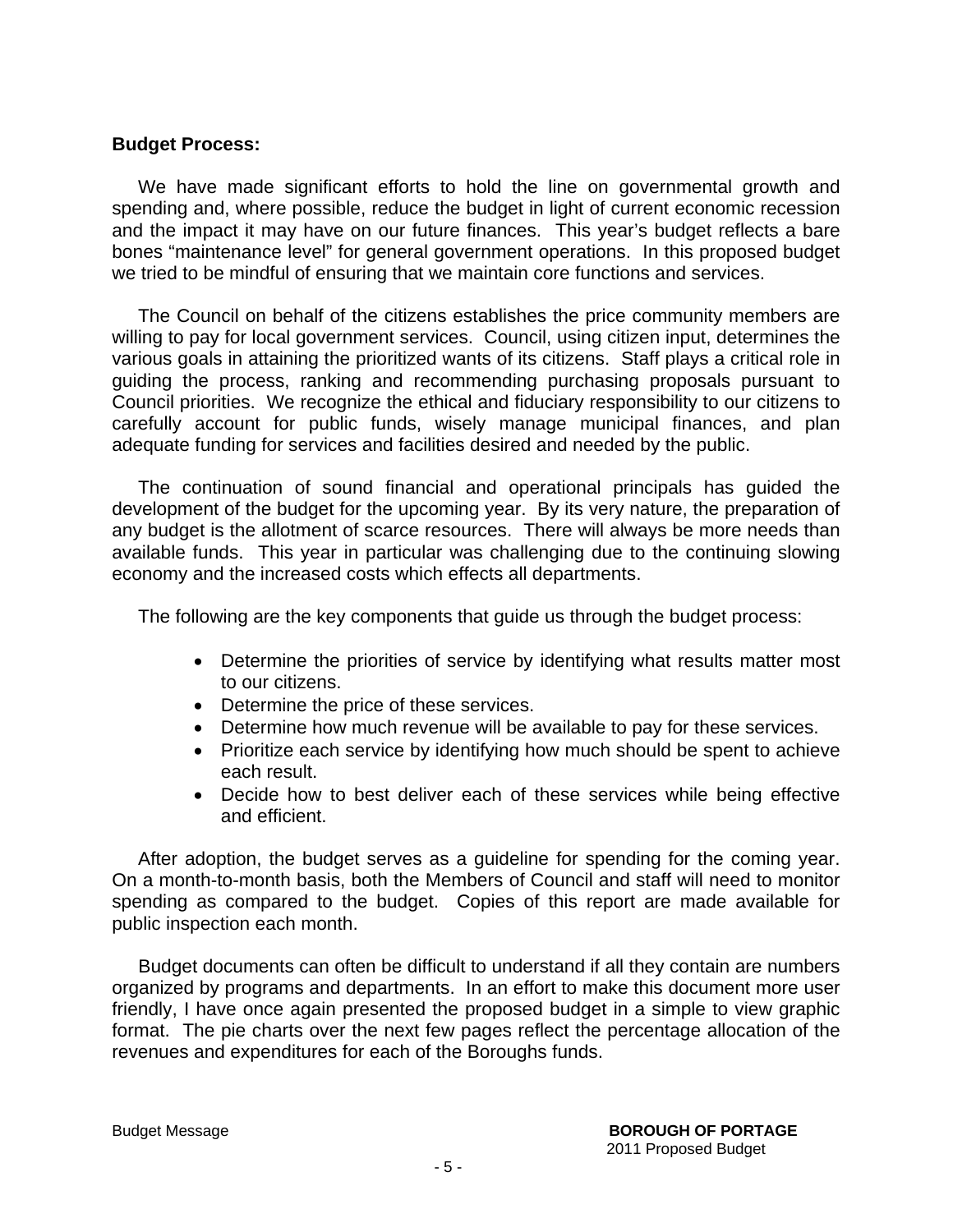## **GENERAL FUND CHARTS**



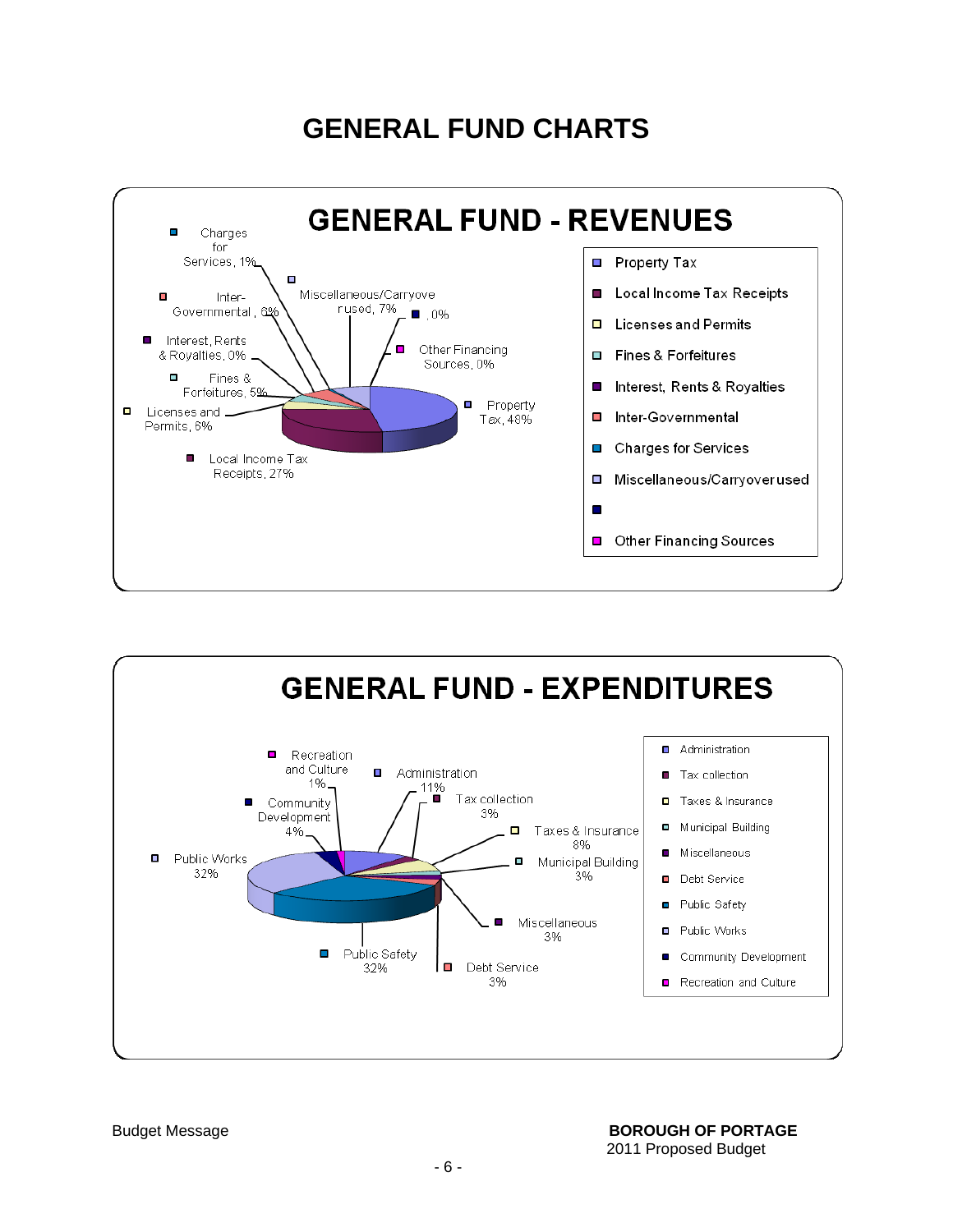# **LIQUID FUELS CHARTS**



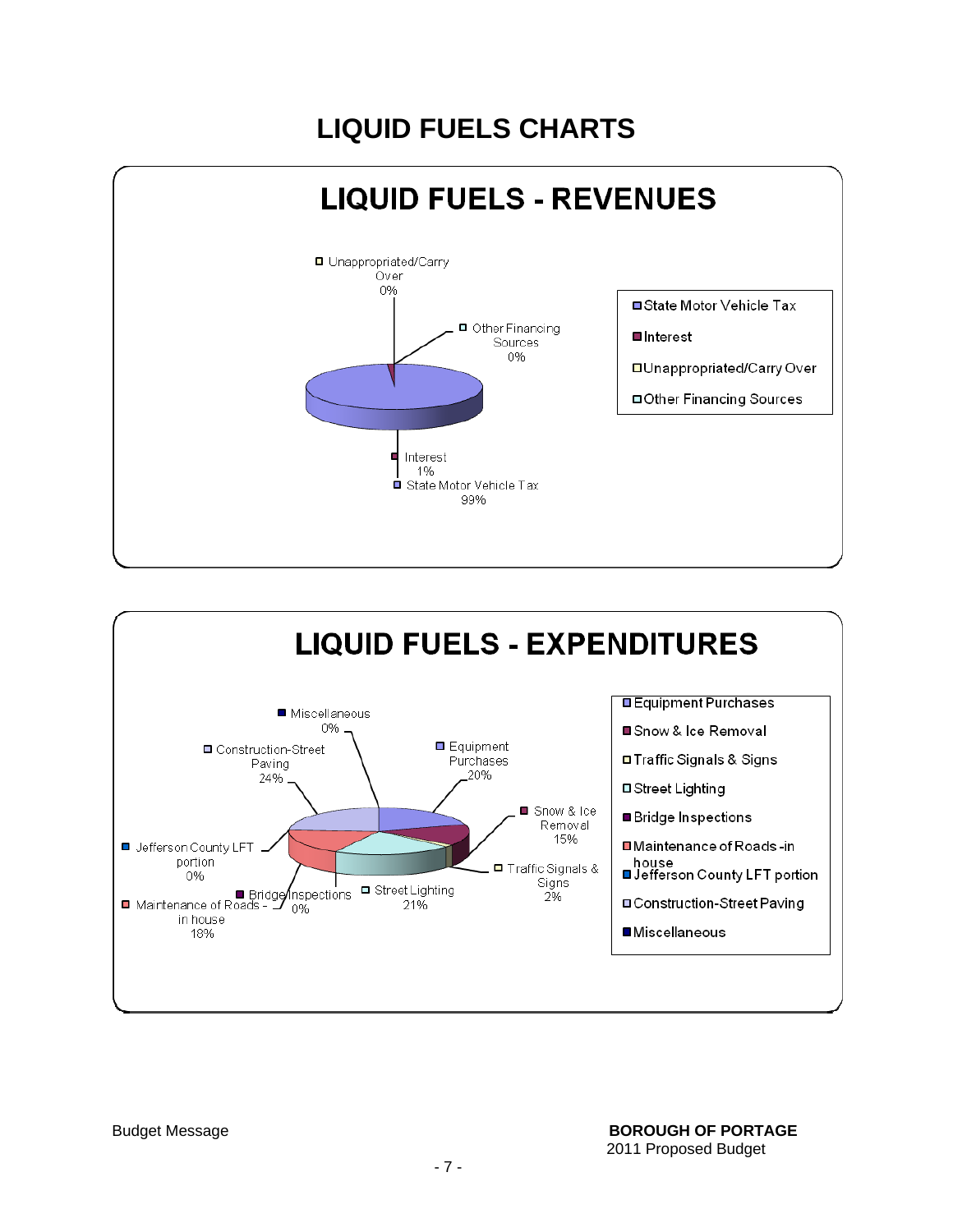## **SOLID WASTE CHARTS**



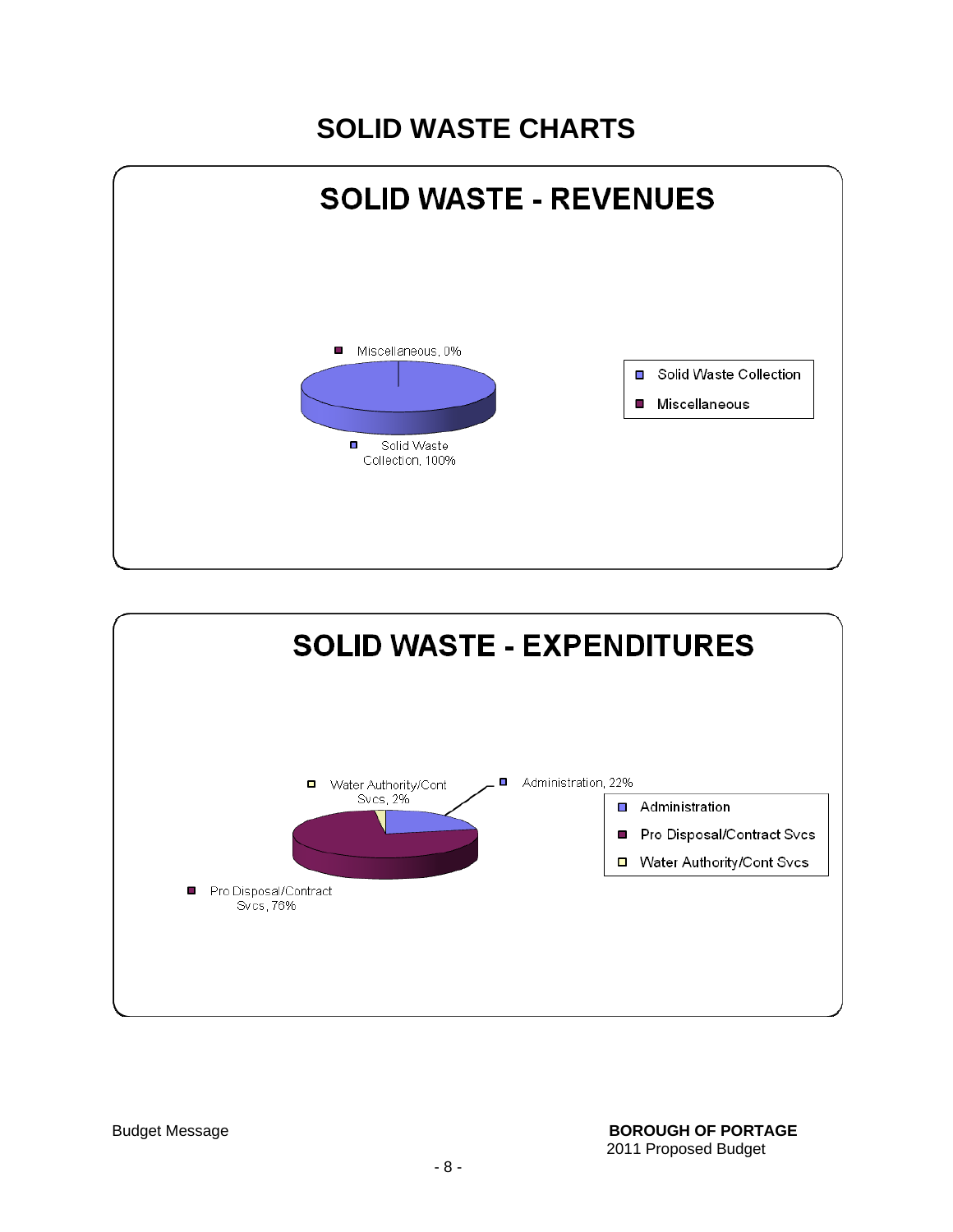### **Budget Highlights:**

- The FY 2011 Proposed Budget is balanced and does not include any tax increase.
- In general, revenues remain consistent for the 2011 proposed operating budget.
- No projected capital expenditures are included in this budget for property or equipment.
- The County's Liquid Fuel Allocation to the Borough remains reduced 50% from prior years to \$3,550.00.
- Staffing for this proposed budget includes:
	- o General Government:
		- **1** full time position
		- **1** part time position
	- o Public Safety:
		- 2 full time
		- 3 part time
	- o Public Works:
		- 3 full time
- All departments within the Borough are properly staffed, so there are no planned additions of personnel.
- According to Portage Borough Charter guidelines Members of Council will received a 25% (\$6.25/per meeting) increase in their rate of compensation for meeting attendance.
- The value of a mill has seen an increase from \$14,373.48 in 2010 to \$14,591.93 in 2011, resulting in a \$218.43 increase/per mill.
- As disappointing as it may be the General Fund Revenue still includes only \$500.00 from the Johnstown Housing Authority in lieu of taxes.
- A 9.9% (\$610.20/yearly/per individual) increase will occur in the Boroughs Health Insurance premiums. It will become effective January 1, 2011. The cost of employee healthcare continues to be a major concern; the Borough has been incurring double-digit increases consistently over the last few years. By being proactive and switching health care plans a few years ago and continuing to evaluate our current plan options we have been able to offset even larger increases in our premiums.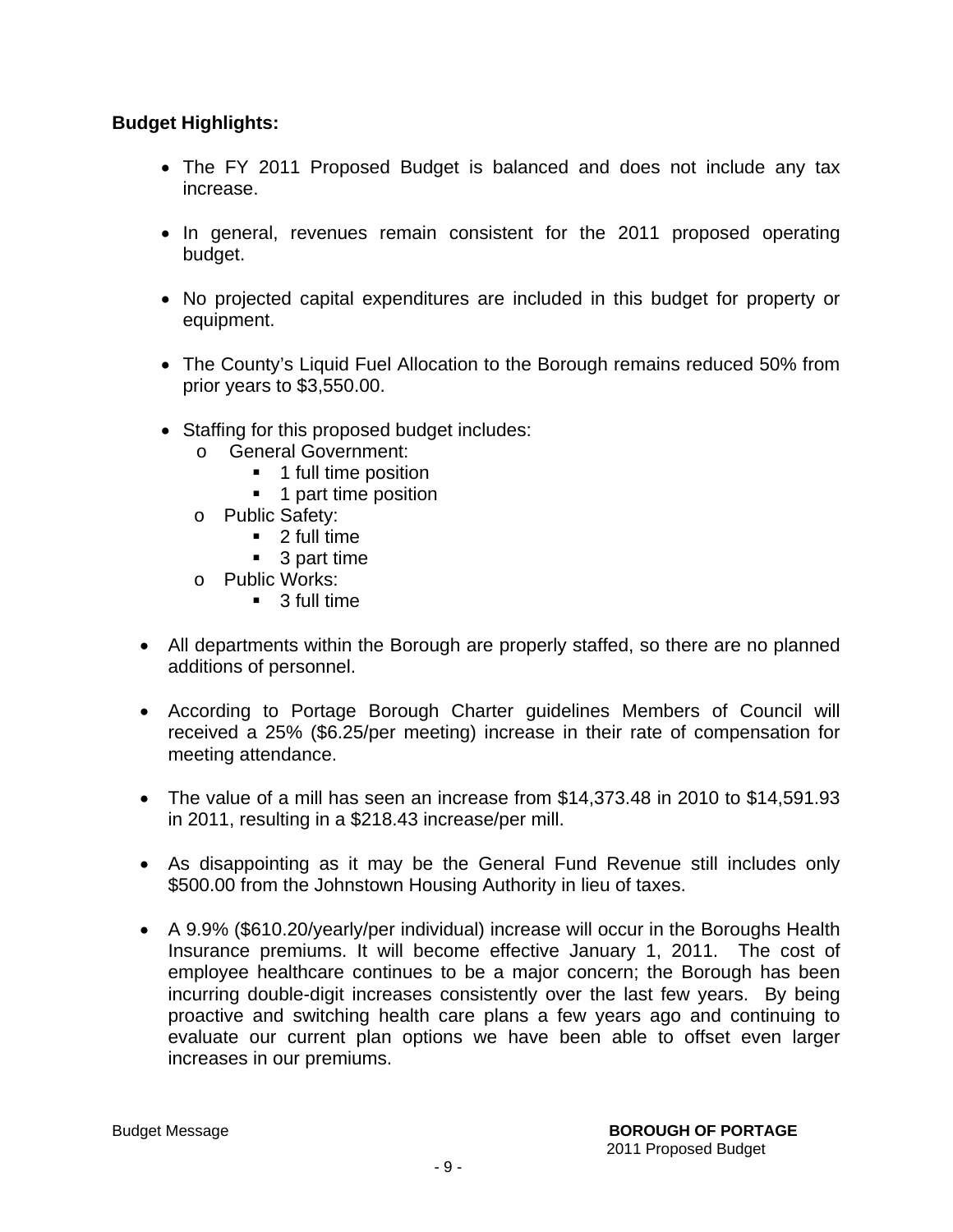- The Boroughs Unemployment Compensation rate rose from 1.75% to 2.75% for 2011.
- The allotment for donations remained the same with no additional requests being received.
- As per Councils decision the Public Safety Budget includes an increase of \$600.00 for the part-time officers to receive a \$25,000 life insurance policy.
- Included in the "Community Development" Account is a monthly retainer fee in the amount of \$206.25 for the Portage Alliance's contracted Grant Writer. The overall cost of \$500.00/month or \$6,000.00/year is shared and broken down on a per capita basis between Portage Borough, Portage Township, and Cassandra Borough. The agreement for this position started January 1, 2010. We also accounted for an additional \$500.00 for the 1% commission to be paid on successfully written grants.
- Due to deregulation in the electricity market all budgeted costs for electricity were increased 20%. We will aggressively shop for the best electric rate throughout 2011 in hopes of mitigating this increase.
- The General Fund Interest Earned continues to remain low due to the Boroughs Fund Balance being lower than prior years and fluctuating interest rates. The average yield in 2007 was 4%, as of November  $1<sup>st</sup>$  the account was earning less than 2%.
- Included in the 2011 departmental expenditures are 2% wage increases for all non-uniform and uniform full-time employees. This amount is established as a 1 step increase based on the adopted compensation plan.
- Public Safety hours increased 527 hours over the 2010 operating budget to better accommodate/cover vacations and personal/sick time for the full time officers. All current part-time officers received an adjustment in their hourly pay to include a 2% increase based on the compensation plan. This amount is established as a 1 step increase based on the adopted compensation plan.
- \$5,000.00 has once again been budgeted in the Boroughs "Community Development Fund" for the update of the Portage Areas "Long Range Plan". The overall estimated amount to be paid by the Borough is \$10,000.00. This amount is able to be dispersed over a two year period. The disbursement of this money is dependent on the successful award of matching funds from the Department of Community and Economic Development.
- Included in the "Community Development Fund" is \$6,690.00 set aside for matching funds for a successful DCNR Grant that has recently been awarded to the Borough.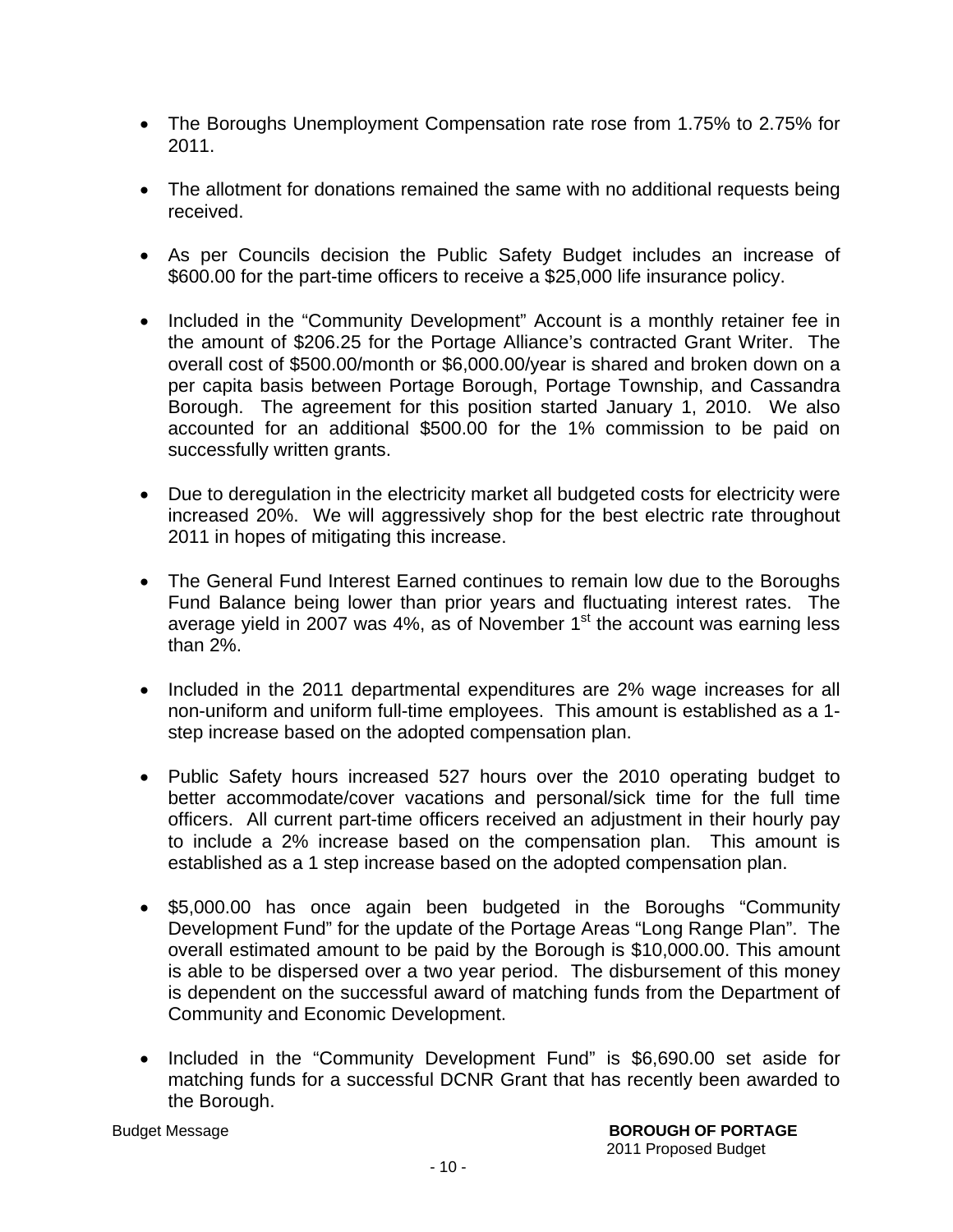- The Borough's outstanding debt service for 2011 is proposed at \$19,019 and includes the principal and interest payments for the maintenance building, 2008 pick-up truck, 2008 Case Skid Steer, and 2009 Ford Police Cruiser.
	- The breakdown is as follows:
	- $\circ$  Public Works maintenance Building = \$3,998.52/year
	- $\circ$  2008 Ford Pick-up = \$9,885.72/year (split 50/50 with L.Q. Fund)
	- $\circ$  2008 Case Skid Steer = \$15,135.66/year. (split 50/50 with L.Q. Fund)
	- $\circ$  2009 Ford Police Cruiser = \$2,509.44/year
- The Boroughs Commercial Insurance Package and Workers Compensation Policy include an estimated 5% increase.
- We were able to continue to budget \$3,000.00 towards the Boroughs Capital Reserve Fund. After the 2009 contribution the Borough will have an investment of over \$31,000 in this fund. This Capital Reserve fund gives us the ability to transfer money from the General Fund to the Capital Reserve fund to allow a savings account for future purchases of equipment and/or funding for capital improvement projects.
- The Boroughs solid waste contract was renewed with Pro-Disposal on January 1, 2010. The Borough had signed a 3 year contract with Pro Disposal for waste hauling services. The cost for residential garbage collection will remain at \$13.85/month for 2011. The rates for the residents utilizing the prepaid bag service will also remain the same at \$30.00/per pack. The existing solid waste program has resulted in significant progress toward creating a high quality, environmentally responsible, solid waste collection system ensuring that our residents are properly disposing of their trash.
- The State Motor Vehicle Tax Allocation for the upcoming year is slightly lower but remains consistent with the 2010 allotment. The 2011 Liquid Fuels budget includes an in house paving program in the amount of \$11,000.00. No large scale contracted paving program is planned for 2011.
- In past years, Borough Council has approved a planned use of unappropriated funds. The FY 2011 Proposed Budget includes \$38,529.00 of these fund reserves to balance the budget. As mentioned throughout our budget sessions, we will need to pay special attention to our fund reserves moving into the future, making sure our revenues are staying in close touch with the expenditures.

#### **Acknowledgements:**

 Portage Borough has on its rosters hard working, loyal, innovative, and talented employees. These people are the backbone of this municipality. Preparing the proposed budget is always a large undertaking. It is important to recognize the efforts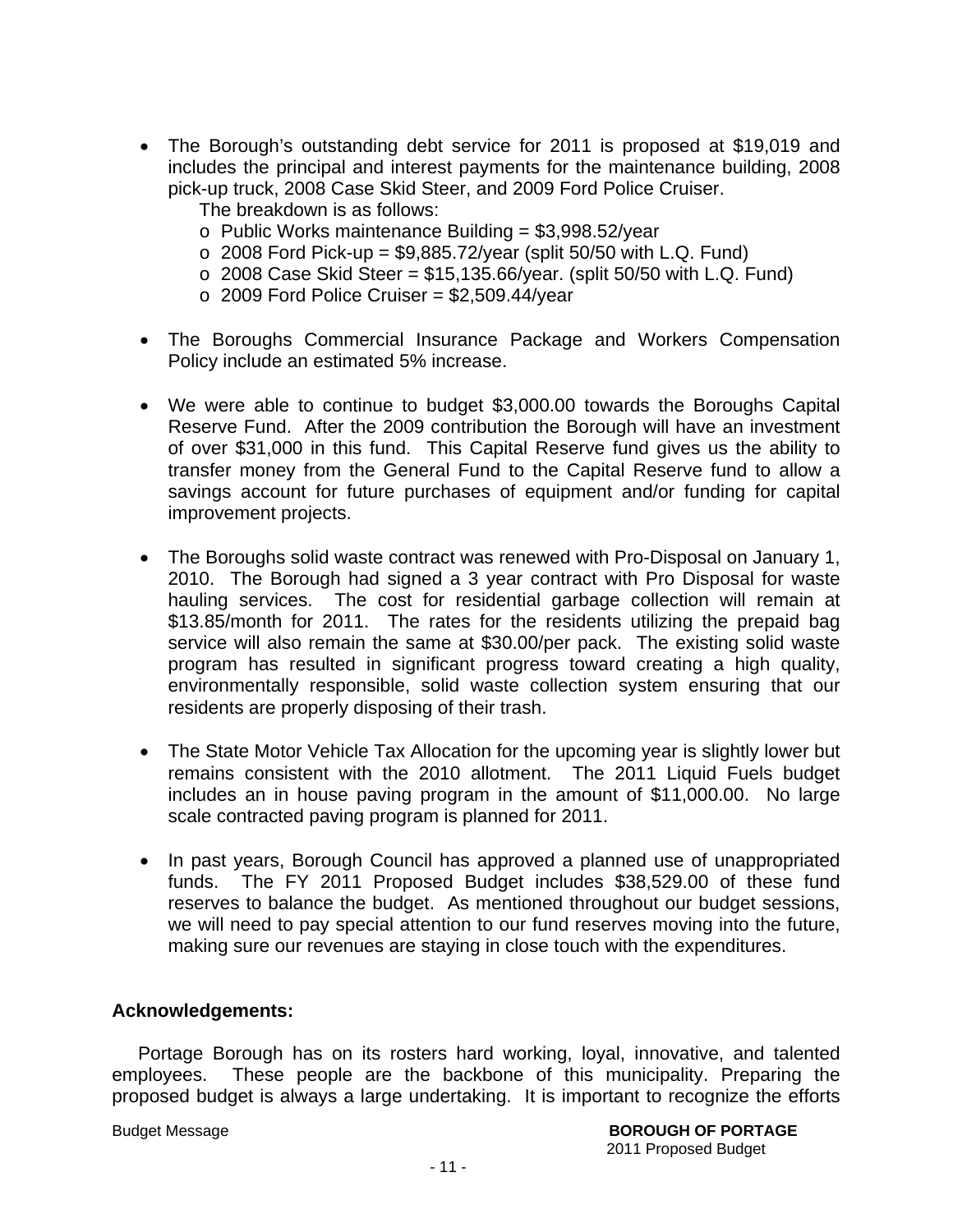of the dedicated staff that works to implement the budget and remain fiscally responsible. I would like to give a special "thank you" to Michelle which has put many extra hours along side me to deliver this budget. It has been my privilege to serve as a small part in this team-oriented planning process. The guidance and leadership demonstrated by the Borough Council sets the course in the formulation of this Budget Document. Your insight and efforts will ensure that we maintain a high level of service and provide the tools for the staff to deliver these services. The thoroughness, justification and level of detail put forward by every department are evident in their minimal budget requests.

#### **Conclusion:**

The development of the 2011 proposed budget was a challenge considering the economic conditions and basic needs exceeding available resources. The primary focus rests in navigating the challenges of this budget roadmap through rough economic times.

 This proposed budget is the expression of the work plans and direction that has been provided to us by members of Council and validated by the community. We have a Borough staff of dedicated professionals; the results we deliver and the feedback we received from the community we serve are evidence of the pride we take in our work. This work is challenging, but I commit to you we will continue to succeed and move forward!

 This proposed budget is presented for your consideration with the commitment and confidence it efficiently funds the needs of our community. This document also provides a financial plan, while ensuring a level of municipal services to our residents. We feel confident the projections and estimates are conservative, yet reasonable and accurately reflect anticipated revenues. Borough staff looks forward to working with Council on achieving all goals set before us now and into the future.

 As employees of the Borough and public servants to our community all staff remains dedicated to provide each person we serve with the best possible service, and that to accomplish this we will strive to be polite, professional and progressive in all we do. Each day our efforts will remain focused on making the Borough a better place to live, work, and play……today and in the future.

This budget has formally been presented to Borough Council at the December  $6<sup>th</sup>$ Regular Meeting of Council and was accepted for public view as proposed. After public review and if there are no additional changes it is my recommendation that Fiscal Year 2011 Operating Budget be considered for adoption by Borough Council

 I respectfully offer this Proposed Fiscal Year 2011 operating Budget for Borough Councils consideration, deliberation, and adoption!!!